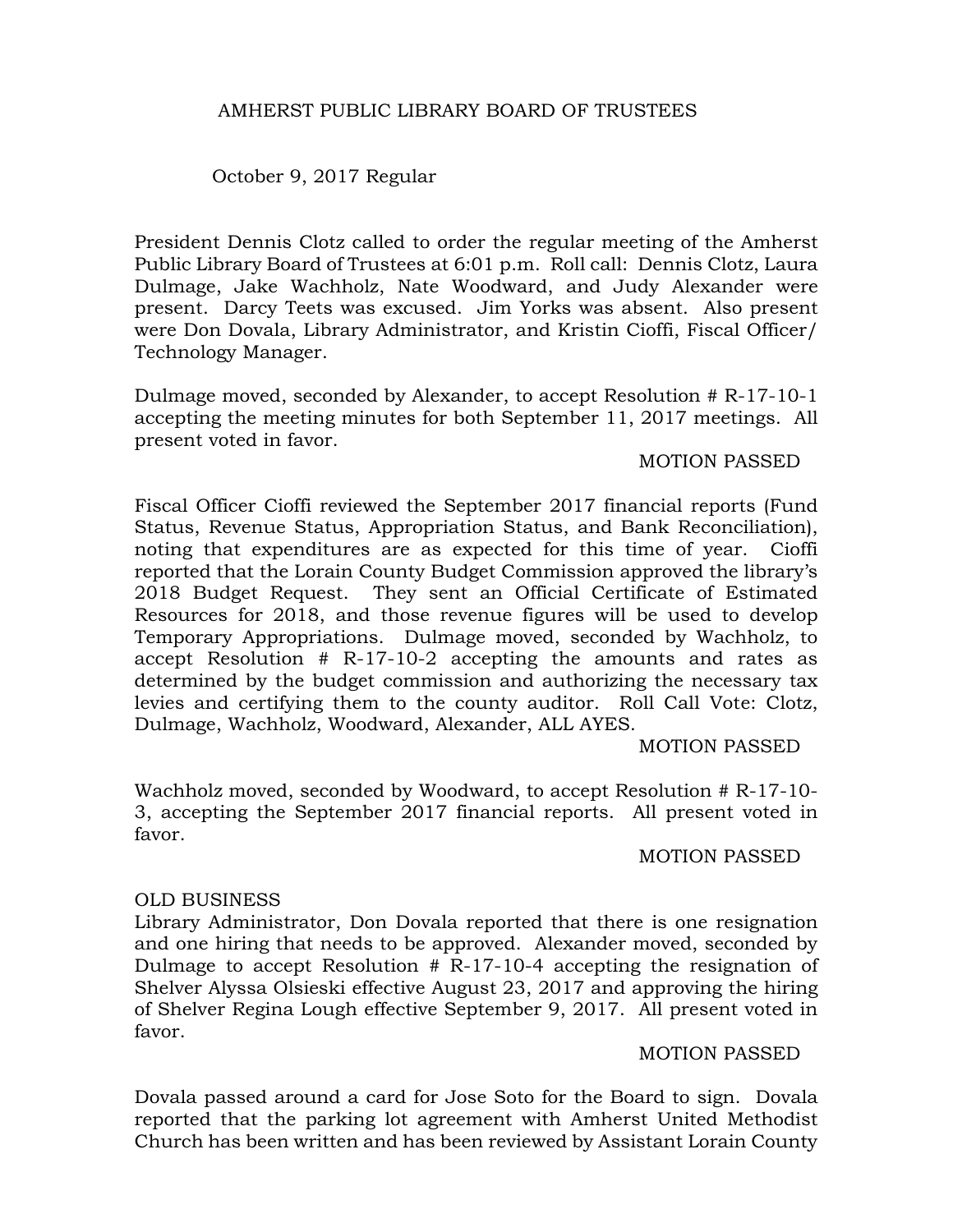October 9, 2017 Regular

Prosecutor Jerry Innes. Dovala will send the agreement to the Board to review, so it can be voted on at the November Board meeting.

Trustee Woodward's term is expiring at the end of the year, and he has chosen not to renew his term. Alexander reported that Stephanie Pinskey has agreed to fill the vacant spot. Pinskey is a lawyer who grew up and went to school in Amherst. She is very community oriented, serving on both the Lorain County Drug Taskforce and the Lorain County Alcohol and Drug Addiction Services Board. Alexander moved, seconded by Dulmage to accept Resolution # R-17-10-5, asking Amherst Board of Education to appoint Stephanie Pinskey to the Library Board of Trustees for a 7-year term starting January 1, 2018. All present voted in favor.

MOTION PASSED

Dovala will send a letter requesting Pinskey's appointment to the Amherst Board of Education tomorrow.

### LIBRARY ADMINISTRATOR'S REPORT

Dovala presented the following policy regarding solicitation of signatures on library property:

*The solicitation of signatures is forbidden in the library building. Signatures may be solicited outside in a designated area. The designated area is on the sidewalk by the handicapped parking.* 

Dovala noted that the wording was reviewed and approved by Jerry Innes. Dulmage moved, seconded by Wachholtz to accept Resolution # R-17-10-6, approving the Solicitation of Signatures Policy as presented. All present voted in favor.

#### MOTION PASSED

Dovala reported that he attended the OLC Annual Conference in Dayton last week with Managers Melanie Presler, Nancy Tomek, and Dorene Sweet. He noted that the conference was very good and that he is glad staff members are interested in attending conferences.

Dovala noted that an updated Strategic Plan had been emailed to the Board and asked if there were any additional comments or changes needed. Alexander commented that she likes several of the items that were added including email, digital cards, and Kindles. There were some questions regarding Overdrive, digital magazines, and Kindles that were discussed. Wachholtz moved, seconded by Dulmage to accept Resolution # R-17-10-7,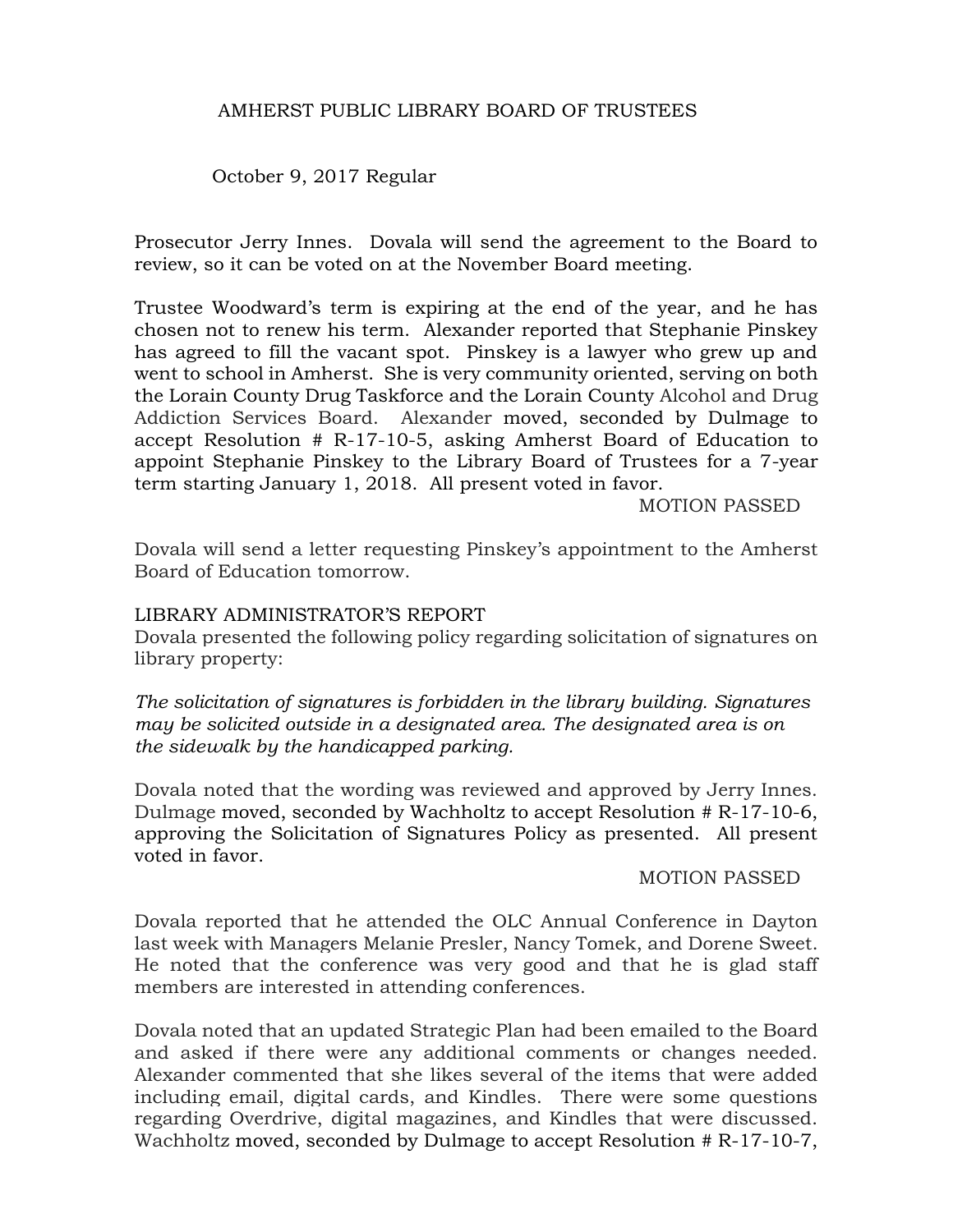October 9, 2017 Regular

accepting the 2018-2020 Strategic Plan as presented (copy attached). All present voted in favor.

MOTION PASSED

Dovala reported that Staff In-service Day was held today at LCCC. In the morning the staff listened to a Customer Service presentation, and in the afternoon, they visited the college's Fab Lab. Dovala commented that everyone thought the Fab Lab was very impressive and the library is looking for ways to partner with the Fab Lab. He noted that the Fab Lab has a mobile component that can be set up at the library. Dovala thanked Dorene Sweet and Mary Geer for their work in planning the event.

NEW BUSINESS-none

#### GIFTS & CORRESPONDENCE

Wachholtz moved, seconded by Dulmage to accept Resolution # R-17-10- 8, accepting the following gift:

\$20.00 from an anonymous donor in appreciation of notary service.

All present voted in favor.

MOTION PASSED

# PUBLIC COMMENTS-none

Clotz asked the Board to think about Board committee assignments and officers for 2018. He noted that the officers and committee assignments will be finalized at the 2018 Organizational meeting held in December.

Alexander reminded the Board to turn in their Library Administrator and Fiscal Officer evaluation forms to Clotz by October 27.

COMMITTEE REPORTS

BUILDINGS & GROUNDS- no report

PERSONNEL- no report

The next Personnel committee meeting was scheduled for Thursday, November 2 at 10:00 a.m.

FINANCE & AUDIT- no report